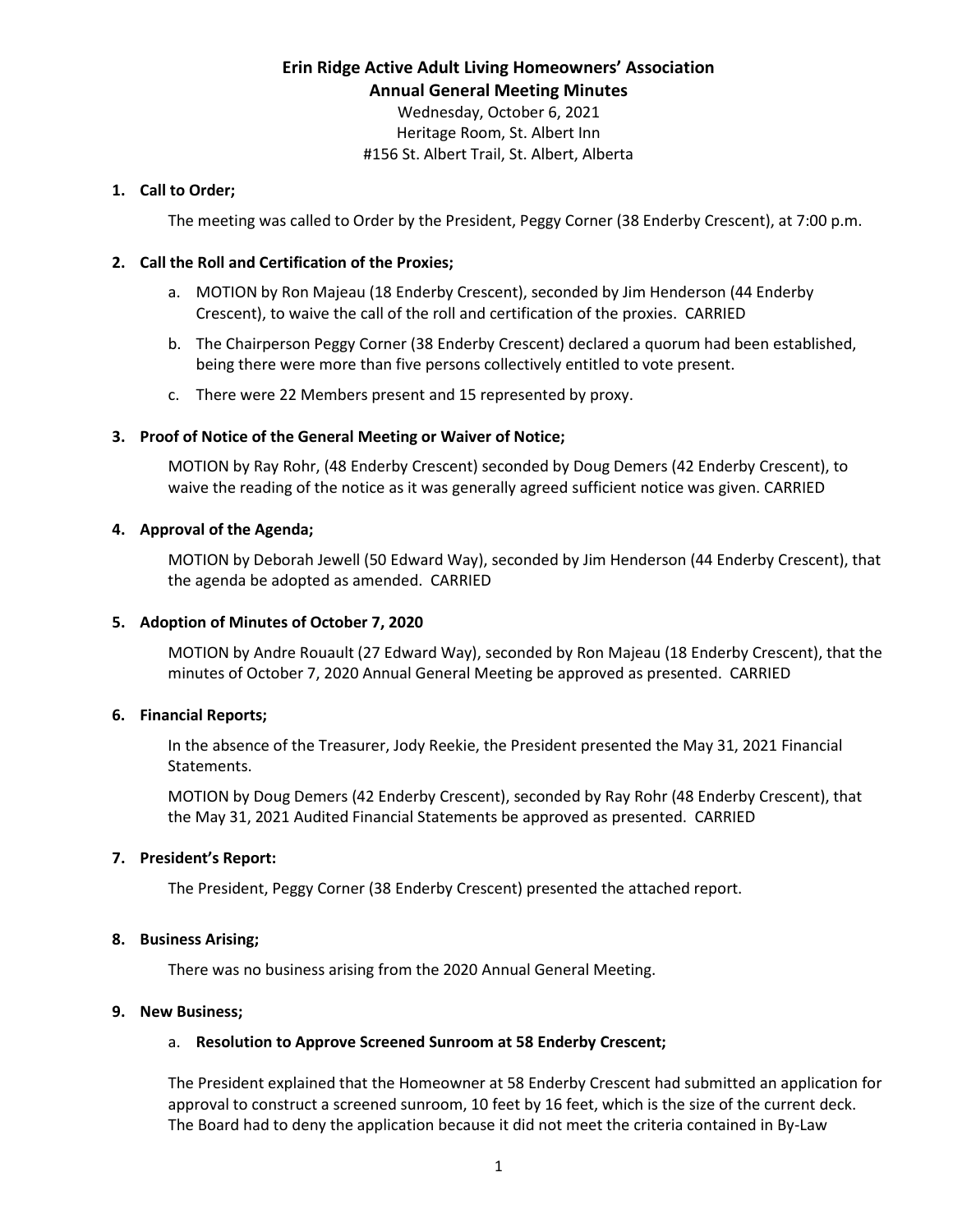## **Erin Ridge Active Adult Living Homeowners' Association Annual General Meeting Minutes**

Article 4.3(h). That Article stipulates that a screened sunroom may not be larger than 10 feet from the building and 14 feet wide.

With the exception of approval from the City of St. Albert and the size issue, the application from 58 Enderby Crescent meets the Association's criteria for approval regarding materials, colour and design and includes letters of approval from the neighbours on both sides.

In a letter dated June 30, 2021, Mr. Nicklin appealed the Board's decision. According to the Appeal Procedure, the matter is being brought to the Annual General Meeting to be voted on.

Motion by Jim Henderson (44 Enderby Crescent), seconded by Florin Bergh (26 Enderby Crescent) that the Erin Ridge Active Adult Living Homeowners' Association approves the Application for Project Approval from 58 Enderby Crescent for the construction of a screened sunroom, the dimensions of which are 10 feet from the building and 16 feet wide, subject to the conditions attached to the approval. CARRIED

## **10. Nomination and Election of the Board of Directors;**

It was noted that there were three vacancies on the Board. Clem Imgrund (2 Enderby Crescent), Chair of the Nominating Committee, nominated the following Members:

Lynne Perry (6 Enderby Crescent), Doug Demers (42 Enderby Crescent),

Peggy Corner (38 Enderby Crescent).

MOTION by Florin Bergh (26 Enderby Crescent), seconded by Andre Rouault (27 Edward Way), that nominations cease. CARRIED

The Chairperson declared the three Members elected and thanked them for agreeing to serve on the Board. They join Bob Gabourie (64 Enderby Crescent), Clem Imgrund (2 Enderby Crescent), and Irene Clark (48 Edward Way) who each have one more year in their term.

The President thanked Larry Bodnarchuk for the two-year term he served on the Board as Secretary.

#### **11. Next Meeting;**

The next Annual General Meeting will be held on October 5, 2022.

#### **12. Adjournment;**

There being no further business the meeting adjourned at 7:32 p.m.

Approved

| President |  |
|-----------|--|
|-----------|--|

Peggy Corner **Secretary** Lynne Perry **Date** Date